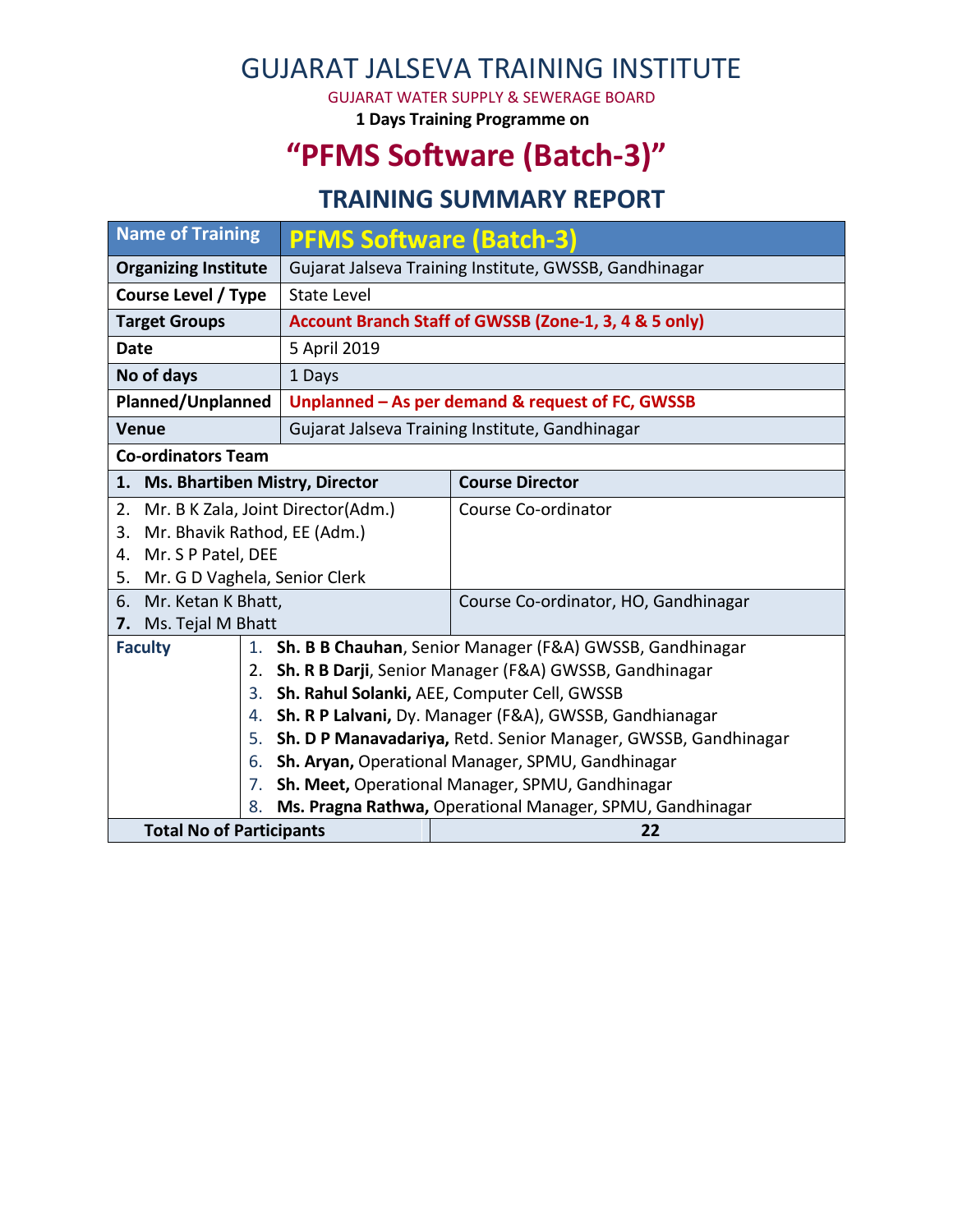## **List of Participants**

| Sr             | <b>CPF</b> | <b>Name of Employee</b> |                               | <b>Designation</b>   | <b>Office</b>            | <b>Place</b>              |
|----------------|------------|-------------------------|-------------------------------|----------------------|--------------------------|---------------------------|
| <b>No</b>      | <b>No</b>  |                         |                               |                      |                          |                           |
| $\mathbf{1}$   | 10488      | Mr.                     | Ajay Pratapbhai Munjopara     | Junior Clerk         | PHS Sub Div-2            | Surendranagar             |
| $\overline{2}$ |            | Mr.                     | Amit Jagabhai Makwana         | <b>DEO</b>           | PHW Division-2           | Amreli                    |
| 3              | 2349       | Mr.                     | Bipin Lalchand Lalwani        | Div.<br>Accountant   | <b>PHW Division</b>      | Bhuj                      |
| 4              |            | Mr.                     | Darshak Sharadbhai Bhatt      | Div.<br>Accountant   | <b>PHW Division</b>      | Bhavnagar                 |
| 5              | 8453       | Mr.                     | Dilipsinh Hemantsinh Jethwa   | Senior Clerk         | PHW Division-1           | Jamnagar                  |
| 6              |            | Mr.                     | Dineshbhai Magaldas Patel     | Senior Clerk         | PHW Mech. Division       | Gandhinagar               |
| 7              | 5588       | Mrs.                    | Dipika Ratndeep Ghatar        | <b>Head Clerk</b>    | PHS Mech Sub Div-1       | Morbi                     |
| 8              | 10493      | Mr.                     | Hardip Dharmeshbhai Patel     | Junior Clerk         | <b>PHW Division</b>      | Morbi                     |
| 9              |            | Mr.                     | Hitesh Bhanushankar Dave      | Rojamdar             | <b>PHW Division</b>      | Porbandar                 |
| 10             | 9848       | Mr.                     | Jaydeep Pradeepbhai Rajyaguru | Senior Clerk         | PHW Division-1           | Amreli                    |
| 11             | 2511       | Mr.                     | Kalpesh Kanulal Trivedi       | Senior Clerk<br>(Ac) | <b>PHW Division</b>      | Limbdi<br>(Surendranagar) |
| 12             | 1624       | Mr.                     | Karshan Mohanbhai Fulada      | Div.<br>Accountant   | <b>PHW Division</b>      | Jetpur                    |
| 13             | 3117       | Mr.                     | Mahadev Bhurabhai Ahir        | Div.<br>Accountant   | PH Circle                | Nakhtrana                 |
| 14             | 1984       | Mr.                     | Manshukh Naginbhai Kayada     | Div.<br>Accountant   | Zone-5                   | Junagadh                  |
| 15             | 10480      | Mr.                     | Nilesh M Bhatti               | Junior Clerk         | <b>PHW Mech Division</b> | Rajkot                    |
| 16             | 4088       | Mr.                     | Pravin Meramman Kodiyatar     | Senior Clerk<br>(Ac) | <b>PHW Division</b>      | Porbandar                 |
| 17             |            | Mr.                     | Pravinkumar Kalubhai Gohil    | Div.<br>Accountant   | <b>PHW Mech Division</b> | Khambhalia                |
| 18             | 1991       | Mr.                     | Rajendra Durlabhai Mehta      | Senior Clerk<br>(Ac) | <b>PHW Division</b>      | Veraval                   |
| 19             | 3689       | Mr.                     | Ramesh Salebhai Koli          | Div.<br>Accountant   | PHS Sub Div              | <b>Bhachau</b>            |
| 20             |            | Mr.                     | Ramniklal Devjibahi Ambaliya  | Senior Clerk<br>(Ac) | <b>PHW Division</b>      | Morbi                     |
| 21             |            | Mr.                     | Sanjay A Rao                  | Senior Clerk<br>(Ac) | <b>PHW Division</b>      | Godhra                    |
| 22             | 9261       | Mr.                     | Yogesh Dershibhai Gondaliya   | Senior Clerk         | PHS Sub Div              | Liliya                    |